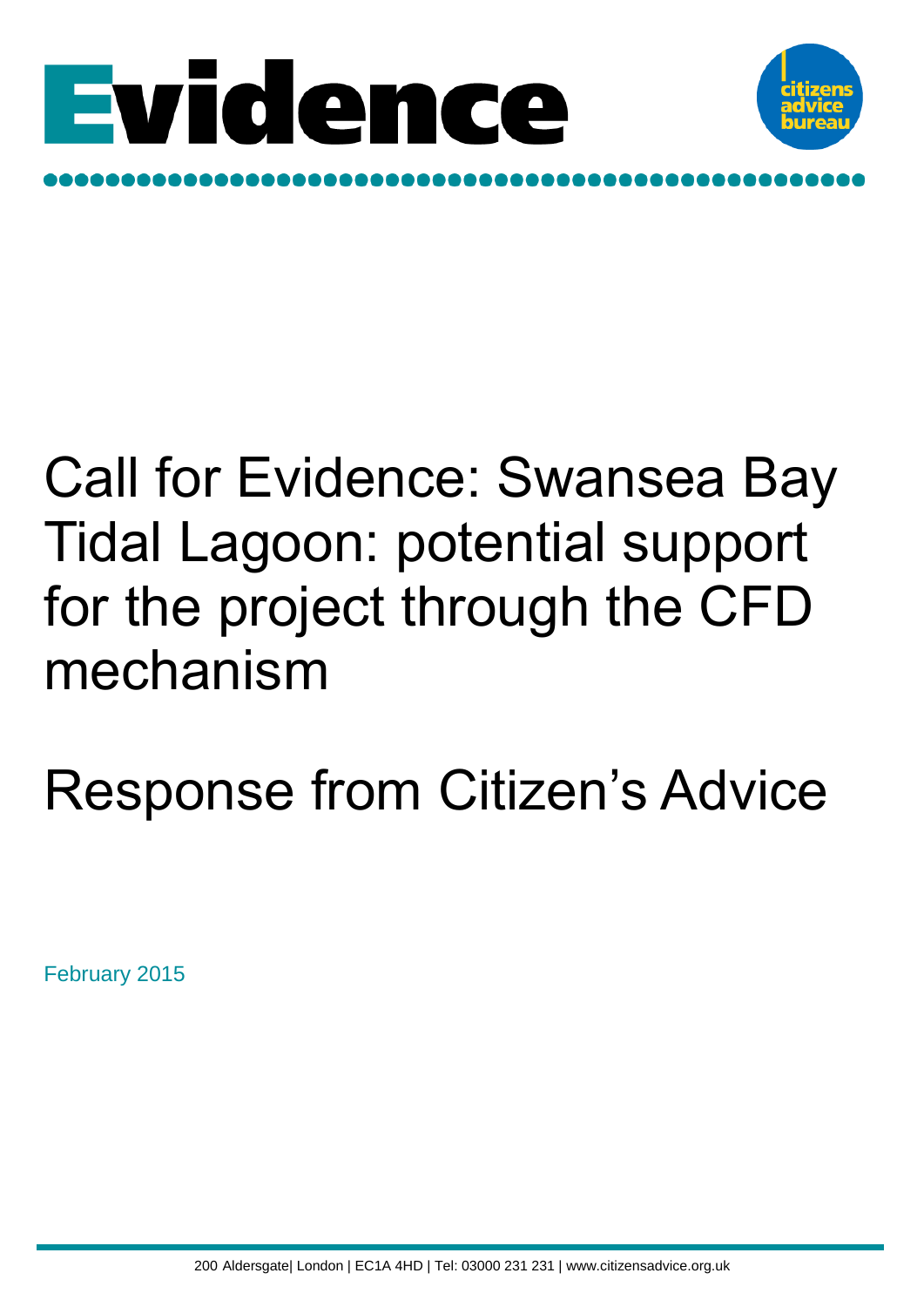### About Citizens Advice

1.1 The Citizens Advice service provides free, independent, confidential and impartial advice to everyone on their rights and responsibilities. It values diversity, promotes equality and challenges discrimination.

1.2 The service aims:

- to provide the advice people need for the problems they face
- to improve the policies and practices that affect people's lives.

1.3 The Citizens Advice service is a network of nearly 400 independent advice centres that provide free, impartial advice from more than 3,500 locations in England and Wales, including GPs' surgeries, hospitals, community centres, county courts and magistrates courts, and mobile services both in rural areas and to serve particular dispersed groups. In 2012/13 the Citizens Advice service in England and Wales advised 2.3 million people on 6.6 million problems.

1.4 Since April 2012 we have also operated the Citizens Advice Consumer Service, formerly run as Consumer Direct by the OFT. This telephone helpline covers Great Britain and provides free, confidential and impartial advice on all consumer issues.

1.5 In the last four quarters Citizens Advice Bureaux have dealt with 84,000 enquiries about fuel debt, while hits to the energy section of our website doubled in October and November, the period during which suppliers announced their price increases last year. Calls to the Citizens Advice Consumer Helpline seeking advice about energy doubled in the same period.

1.6 In April 2014, Consumer Futures completed its transition into Citizens Advice. Consumer Futures was the statutory consumer body for Energy in Great Britain.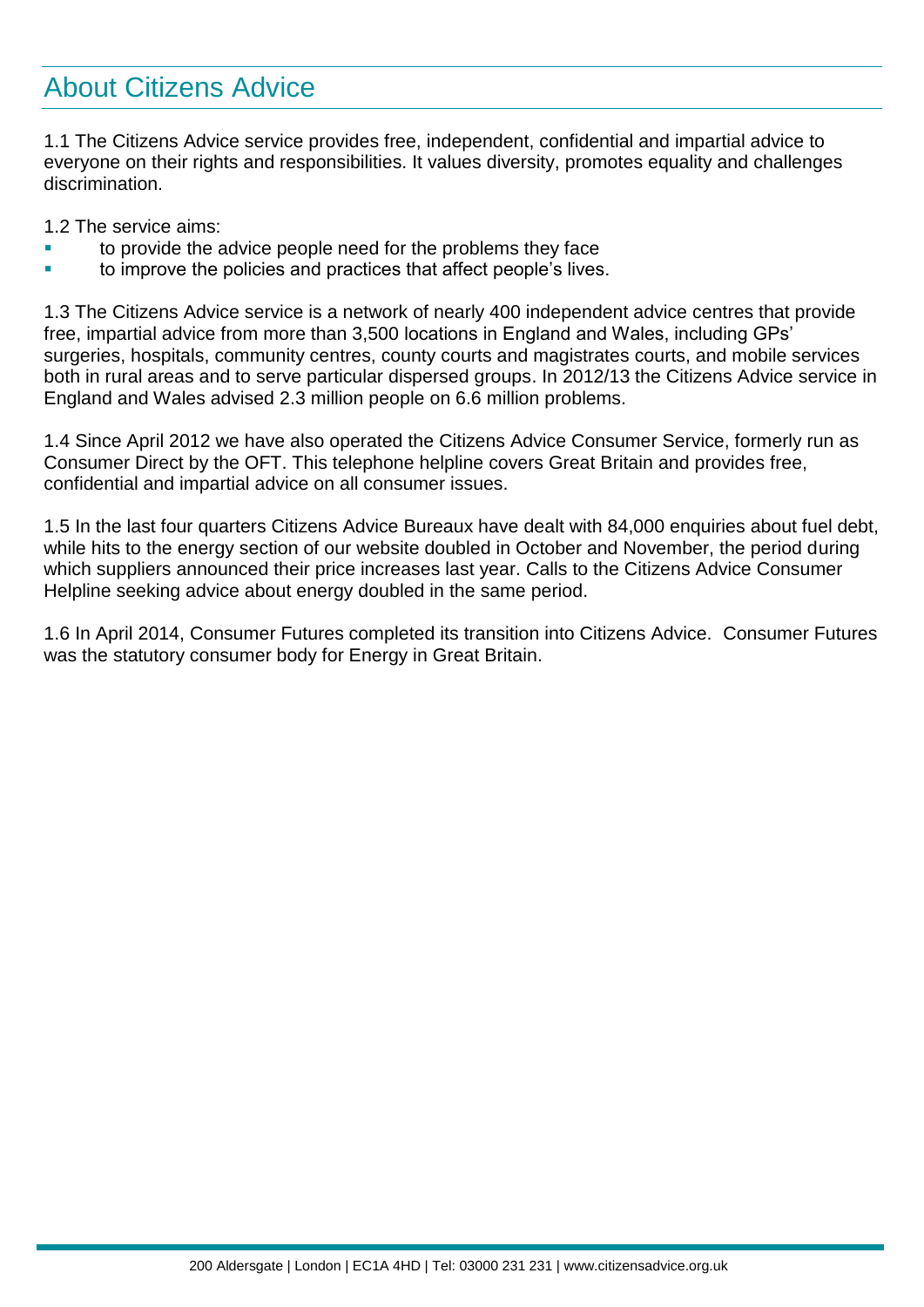#### Response to the consultation questions

**Do you agree that this document provides transparency on the process for applying for and negotiating a CFD outside the generic CFD allocation process for a tidal lagoon at Swansea Bay? Any CFDs signed following a Secretary of State direction to offer will be published once completed, including the strike price and the reference price, having redacted any other commercially sensitive information.**

- 1. The consultation document makes clear that the process will not be transparent. The process of bilateral negotiations between government officials and developers is inherently opaque. Negotiations will be carried out under sweeping confidentiality terms, that prevent rigorous public scrutiny of the terms of the contract until after it has been signed off, at which point it will be too late to object.
- 2. The consultation document fails to make clear the process by which the government will decide whether or not to award the contract. Paragraph 5.3 starts with the pledge to assess the contract by whether "the project could be cost-competitive on a broadly comparable bases relative to other options for delivering low carbon power". However, it then goes on to add the vague and subjective qualifier "or otherwise contribute to the delivery of a socially cost effective electricity generation mix". How this other contribution to a socially cost effective energy mix is to be defined, if distinct from its cost relative to other generation technologies, is unknown. Without a clear indication of what criteria, beyond cost, the government intends to use to appraise the project, it is impossible to be confident that the process will yield the best outcome for the billpayer.
- 3. Even after publication of a completed contract, it may be impossible to assess the true burden on consumers. The most prominent bilaterally negotiated Contract for Difference (CfD), for the Hinkley Point C nuclear facility, remains shrouded by redactions that have made it impossible to assess its total costs. The Hinkley contract still conceals the longstop date, which is supposed to guarantee the billpayer in the event of construction overruns, and the terms of two different triggers for profit-sharing between consumers and the Hinkley developers. This is the case *after* a European Commission investigation which forced some new information into the public domain. It is clear that, had the government's hand not been forced by the EU, much more of the content of the Hinkley contract would still be secret. It is impossible to have confidence in the bilateral negotiation process in the wake of such conduct. Only with full disclosure of all the terms and conditions, before the contract is concluded, can the consumer have any confidence that what they are being asked to support is reasonable and affordable.
- 4. We note that the National Audit Office is currently conducting an investigation into the HInkley Point C deal that will "cover the Department's commercial approach to securing this deal and the proposed terms of the contract, to report to Parliament on value for money and the resulting risks which the Department must manage." The approach proposed for the Swansea Bay Tidal Lagoon appears to have considerable similarities with that adopted for the Hinkley Point C deal. Given the NAO's role in ensuring value for money and accountability in Government procurement we would take more comfort if the approach adopted with the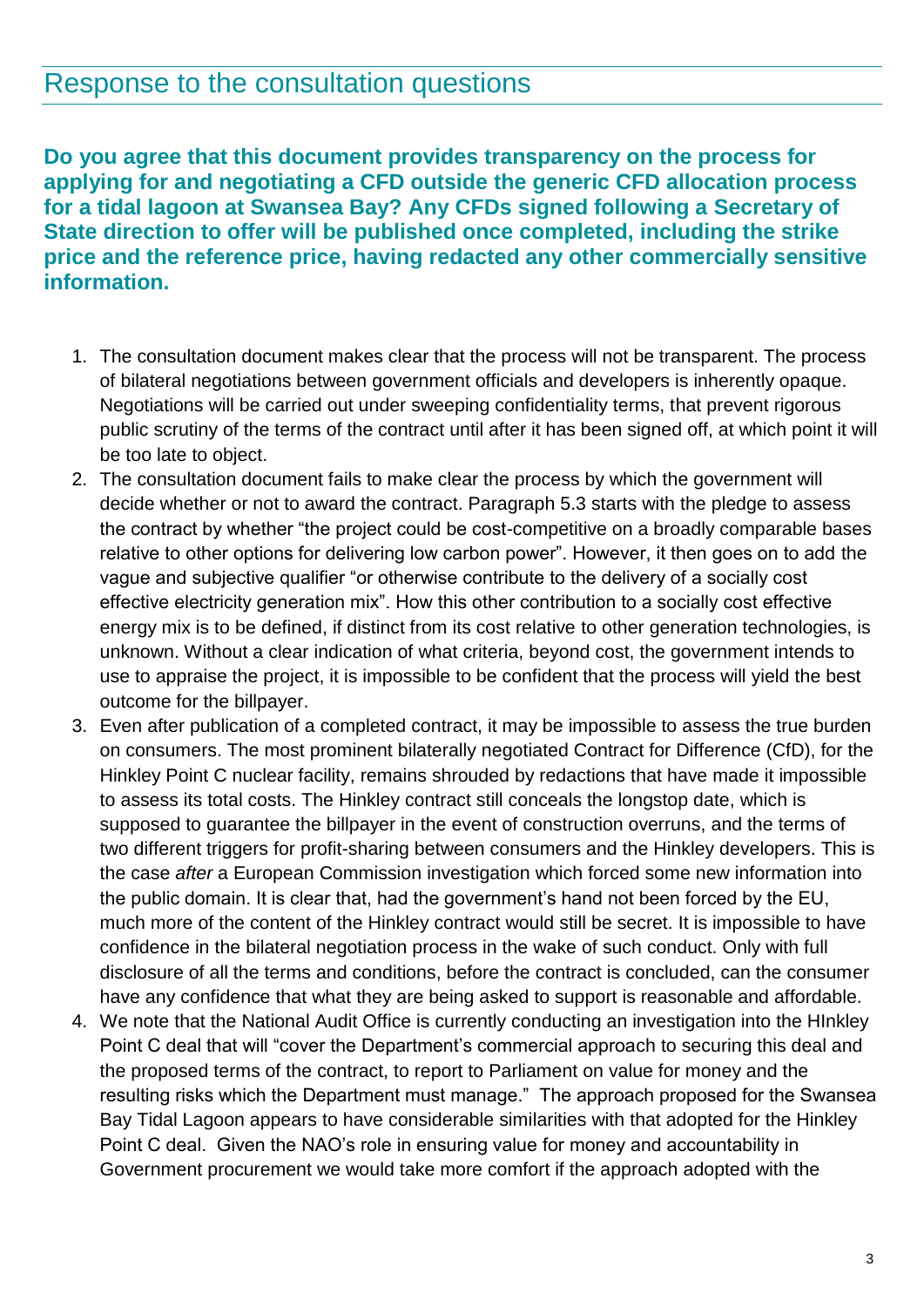Swansea Bay Tidal Lagoon learnt from the lessons that the NAO identifies. We recognise this creates a potential timing problem, as the NAO is unlikely to publish until the Hinkley deal is finalised, and that matter appears at risk of further delay.

- 5. We note that the NAO has already investigated the approach taken with other bilaterally negotiated CfDs. Its June 2014 report, 'Early contracts for renewable electricity', was highly critical of the approach adopted, noting that "committing so much of the available funding through early contracts, *without competition*, has limited the Department's opportunity to secure better value for money" [emphasis added]. We see little evidence in these proposals that DECC has learned from the NAO findings; it appears determined to 'stay the course' on the ad hoc, behind-closed-doors approach that NAO quite rightly criticised. It is imperative for consumer well-being that DECC foster competition between low carbon technologies and that it concentrates its efforts on bringing forward the most cost-effective projects. Public commentary suggests that this may be an extremely expensive project that seeks a far longer support period than other low carbon technologies<sup>1</sup>. With finite funding available through the Levy Control Framework, we would consider it wholly unacceptable if considerably lower cost projects in alternative technologies that are subject to genuine competition found themselves frozen out as a result of determination to bring forward this project.
- 6. We recognise the desire to take calculated gambles on immature technologies to see what can be learnt; whether there is a potential that they could mature and be cost-effective in the future. But we are acutely uncomfortable with DECC making these gambles through bill levy funding. Energy policy will only be sustainable if it is affordable and retains public confidence. The prospect of this is materially reduced where policymakers consciously choose higher cost options where lower cost ones are available. We note that funding has been made available for carbon capture and storage demonstration projects through taxation and EU funding, rather than UK bill levies, and strongly encourage you to develop equivalent arrangements for tidal if you wish to bring forward projects at a strike price far in excess of that required for more mature technologies.

#### **Are there any similarly developed tidal range projects, of sufficient scale that could be in a position to compete with the Swansea Bay Tidal Lagoon as a FOAK project for this new industry, in the near future?**

- 7. We are unaware of any tidal range or lagoon projects that are in a comparable position of advancement to be able to compete with Swansea Bay at this time.
- 8. While this may appear to justify the use of a bilateral negotiation process, it should also give government negotiators grounds for scepticism about the potential for significant expansion within the tidal sector. We expand on this in the response to the next question.

**The Government considers that there may be circumstances where competition is not possible or does not represent the most cost effective option for some low carbon technologies. Do you agree with our view that, in the case of a FOAK project, consideration of the Swansea Bay lagoon project through a bilateral** 

l

 $1$  A series of newspaper articles have suggested that a strike price of £168/MWh may be sought for 35 years, based on a report prepared for the developers by the consultancy Poyry. This is approximately four times the current wholesale price. It is also nearly double the administrative strike price of other high volume technologies such as onshore wind or large scale photovoltaics for delivery before the end of this decade, both of which would only receive 15 years support.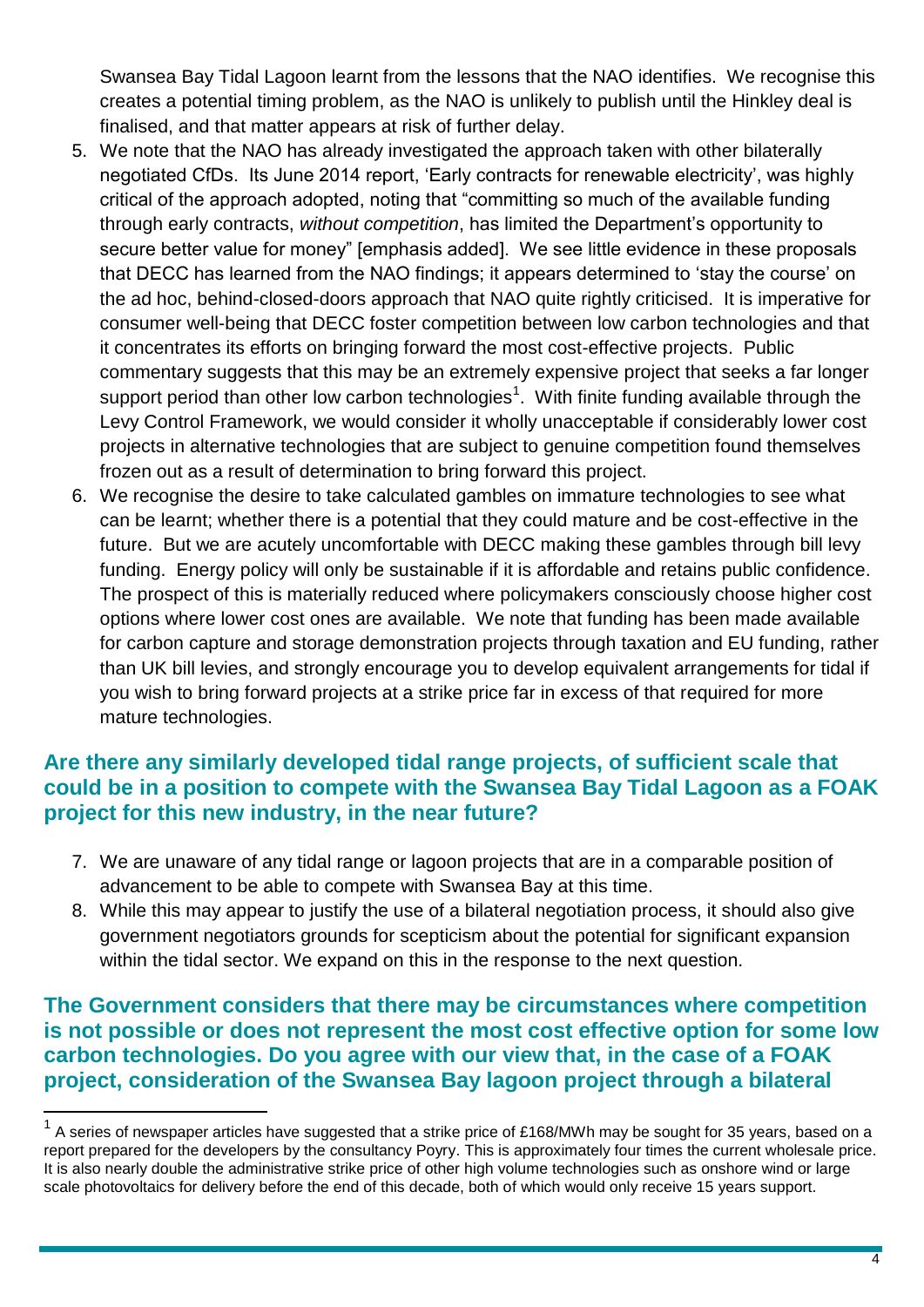**negotiation process is appropriate? We would however seek to introduce, where feasible, a competitive process for allocation of CFD for subsequent lagoons, with the aim of moving to technology neutral competitive allocation approaches across all low carbon technologies as soon as is practical and effective.** 

- 9. We do not dispute that there may be some circumstances where resorting to bilateral negotiation is unavoidable. However, the government should try to minimise the occasions in which bilateral negotiating procedures are used. In the absence of other compelling grounds for investment in a particular facility, the inability for a project to enter into open and competitive bidding processes should be considered *a priori* grounds for rejection of a CfD.
- 10.Investment in projects that are not immediately cost-effective low-carbon generating sources are only justified in cases where the additional research and development premium creates useful public value. To ensure the most cost-effective use of the limited resources available to address climate change, this benefit from innovation funding should be tightly defined on the basis of two main criteria:
	- a. That the technology in question has scope for significant **long-term global climate change mitigation**, and
	- b. That the specific investments can make a material difference to **global-long term reductions in cost** of the technology.
- 11.It is far from clear that the Swansea Bay tidal project meets either of these criteria. The project's developers have already stated that they do not anticipate any technology learning to come about as a result of the investment.<sup>2</sup> The more cost-effective (and hypothetical) future projects they outline are cheaper solely because they would involve accessing larger sites, rather than because of any improvement to what is already a well-understood technology.
- 12.Since Swansea Bay cannot be considered a contribution to any global improvement in the technology, nor to tackling climate change as a global phenomenon, it can only be considered in terms of UK domestic decarbonisation, and specifically the ability to meet the carbon budgets established under the Climate Change Act. It is also unclear that the project can make a material contribution to this, much more limited objective. Speculation from the developers that costs could eventually come down are predicated on access to much larger future sites. These sites have significant obstacles beyond the cost of the tidal lagoon technology securing planning permission for the larger sites (former DECC chief scientific advisor David MacKay identified The Wash and Morecambe Bay as the two most promising sites of significant scale) will be far more complicated than for Swansea Bay. $^3$  There can be no assurance that expansion beyond Swansea Bay is even possible; investment approval cannot be predicated on the belief that another two lagoons can be brought forward, only reaching a remotely competitive price point with the third lagoon. The case that Swansea Bay is justified because it will enable further future larger tidal lagoons to be built, which will make a material contribution to UK decarbonisation, should be heavily discounted.
- 13.Under the Levy Control Framework (LCF), there is competition for resources even if it is not directed through the formal auction process. Given limited budgets under the LCF, money which is spent on the Swansea Bay project is taken from the same pot which other CfD

l

<sup>2</sup> Poyry; *The Levelised Costs of Power from Tidal Lagoons*;

[http://tidallagoon.opendebate.co.uk/files/TidalLagoon/tidallagoonpower\\_levelisedcoststudy\\_v7\\_0.pdf](http://tidallagoon.opendebate.co.uk/files/TidalLagoon/tidallagoonpower_levelisedcoststudy_v7_0.pdf)<br>3 Douid MaaKau, Sustainable Energy Without the Het Ain http://withoutbatair.com/a14/page\_95.phtm

David MacKay; Sustainable Energy Without the Hot Air; [http://withouthotair.com/c14/page\\_85.shtml](http://withouthotair.com/c14/page_85.shtml)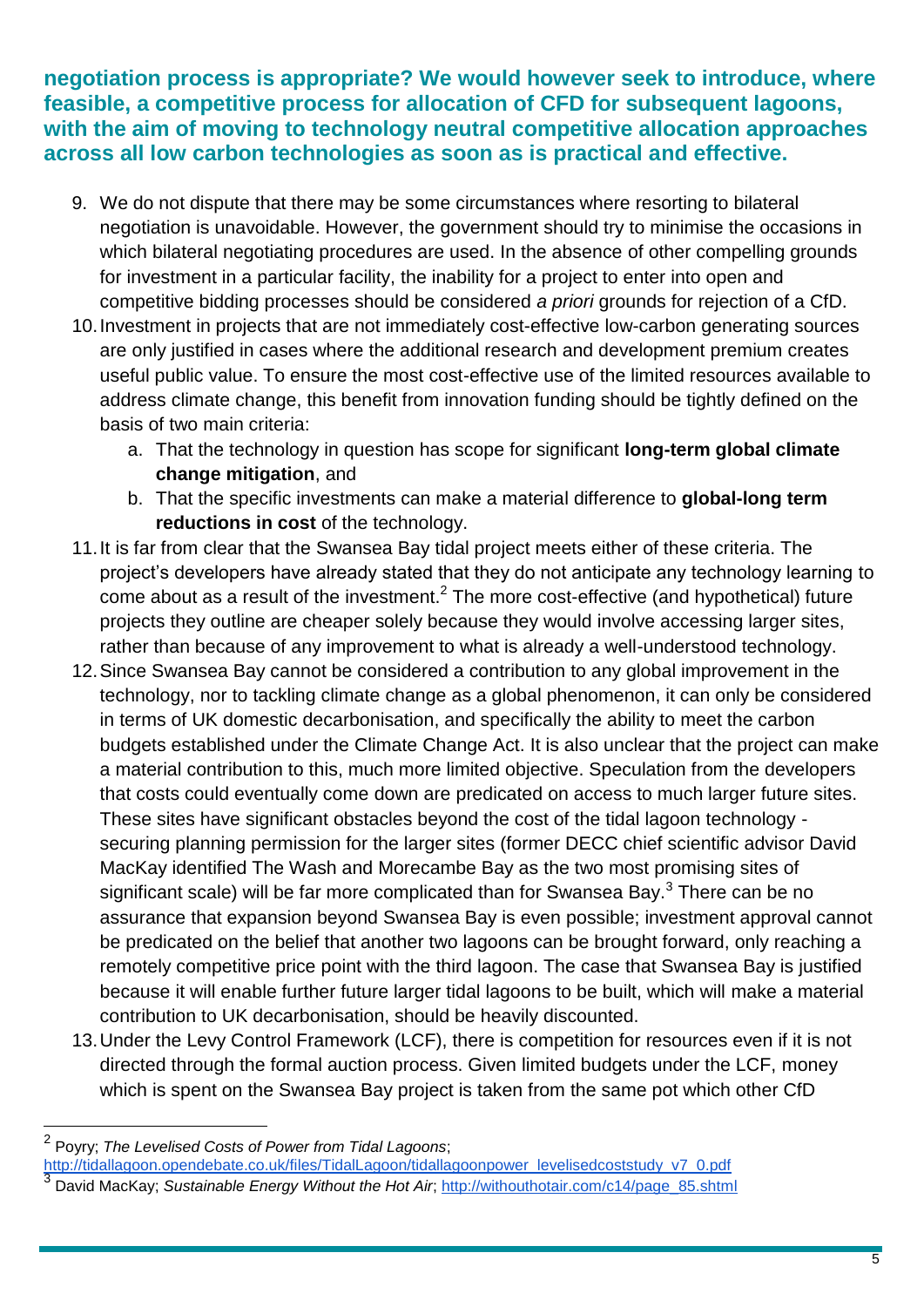applicants wish to access. If the LCF is fixed, spending on more expensive projects reduces the total volume of low-carbon power that can be purchased with the LCF. And if the LCF is expanded, the cost to the consumer of the whole low-carbon transition is increased. Either scenario is problematic, and reduces the chances of our ability to meet climate change objectives at costs that are acceptable to the consumer.

14.The commendable purpose of both the LCF, and the recently introduced auctions for CfDs, was to focus government's attention on the most cost-effective technologies to meet long-term climate objectives. Devoting (considerable) resources to expensive technologies absent any wider technology development expectation simply cannot be justified with the limited funds available to address climate change. Funding Swansea Bay (and any other projects of similar expense) will squander valuable resources. It is a clear example of the kind of wastefulness that the LCF and auctioning of CfDs were intended to eliminate.

**Any potential future negotiation would be without prejudice to a future planning decision on the project. Any decision to direct the LCCC to offer a CFD would be subject to strict value for money considerations, the funds available within the LCF at the time of a decision and obtaining State aid approval from the EU Commission. In respect of value for money, do you have any views on how we might assess the considerations set out? Are there any other considerations you think we should be taking into account in deciding whether to offer a CFD?**

- 15.The case that Swansea Bay could meet "strict value for money considerations" looks very weak. The prices being quoted by the developer of £168/MWh exceeds every technology for which strike prices have been published by DECC, with the exception of the very experimental (and small scale) tidal stream and wave technologies.<sup>4</sup> For a relatively mature technology (if not industry) this is appalling value for money. Unlike those technologies, it appears from media briefings given by the developers that they are also seeking a much longer contract duration, putting the consumer on the hook for 35 years of guaranteed prices, rather than the more modest 15 years being offered to other technologies.<sup>5</sup> Such long term contracts are against the interests of consumers - especially when many of their critical terms are kept secret - and should be avoided wherever possible.
- 16.The developers appear to be basing their case on the premise that, if allowed to build another two lagoons after Swansea Bay, they will be able to reduce their required strike price down to £92/MWh - in other words putting it roughly level with the cost agreed for the first nuclear reactor at Hinkley Point C. Putting aside the speculative nature of these cost reductions, even if it were guaranteed that they could be achieved, the best possible case put forward is that at some point in the future they could reach a cost level that can already be matched or beaten by other technology choices<sup>6</sup>. Those competitor technologies will likely see their costs degress

l 4 Poyry; *The Levelised Costs of Power from Tidal Lagoons*; [http://tidallagoon.opendebate.co.uk/files/TidalLagoon/tidallagoonpower\\_levelisedcoststudy\\_v7\\_0.pdf](http://tidallagoon.opendebate.co.uk/files/TidalLagoon/tidallagoonpower_levelisedcoststudy_v7_0.pdf)<br>5 John Murroy Proup and Jim Deckerd: 'Investore back UK's first tidel lagoon nover project' in the G

John Murray Brown and Jim Packard; 'Investors back UK's first tidal lagoon power project' in the *Financial Times*; http://www.ft.com/cms/s/0/3a7657d0-ac5d-11e4-af0e-00144feab7de.html#axzz3RF4fck2X

 $^6$  DECC's administrative strike price for onshore wind is £90/MWh in 2017/18. Large scale PV is slightly higher at £100/MWh in 2018/19, but the sharp degression in its costs suggests one could have a high degree of confidence that by the time of any nth-of-a-kind tidal project coming online it could be delivered at a much lower strike price than £92/MWh. Because the established technologies are subject to auctioning, projects may come in below the administrative prices in any event.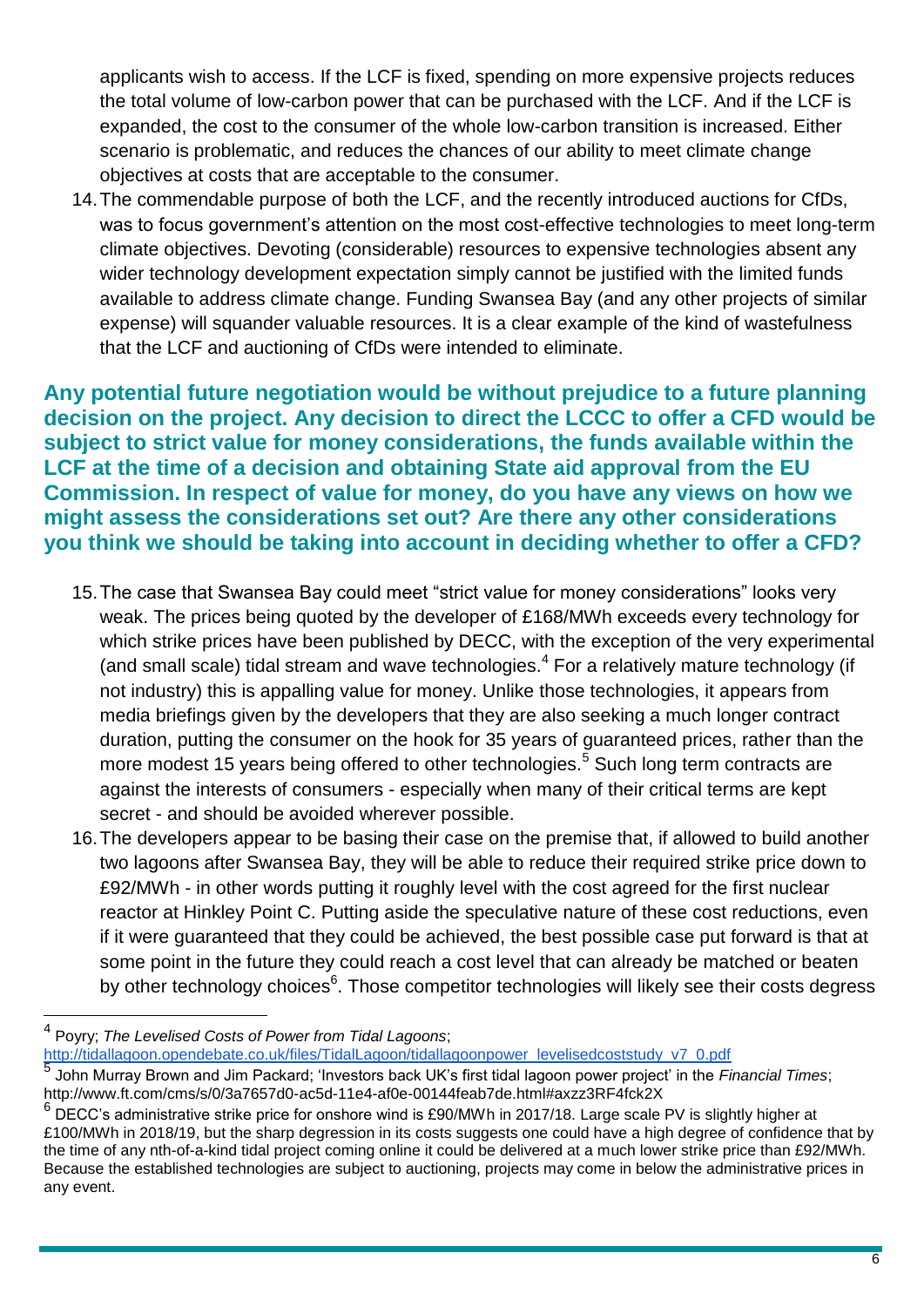further - and even if they did not, that they can be delivered for similar prices now is known, while in the case of tidal is speculative.

- 17.It is also very concerning that ministers have given public statements to the effect that they are already strongly inclined to award the project a CfD.<sup>7</sup> Setting aside the lack of wisdom in such a costly decision, it also suggests that the process of consultation is not being entered into with an open mind. If the threat of walking away is not both genuine, and perceived to be genuine, the chances of achieving value for money are reduced. This is not a route to good policy-making, and further reduces confidence that the Swansea Bay project is being assessed with anything close to the required rigour.
- 18.The duration of support will be an important consideration. Most technologies are being offered 15 year contracts, while 35 years has been offered to nuclear, in part because the economic lifespan of nuclear generation projects is longer. You comment that Swansea Bay Tidal Lagoon "has a life expectancy of over a hundred years" and this, plus previous public commentary on the project, may suggest that it will also seek a long term contract - perhaps 35 years. It is important to note that while the life expectancy of generators varies according to generation technology, the life expectancy of consumers does not. While power provided by the project may be very cheap once the CfD has expired, that expiry date may be around 40 years away if a 35 year contract is struck (allowing for construction time). Until that time, it may be providing extremely expensive energy - far above the wholesale price, and - critically far above the price of other low carbon technologies. Sustainability requires you to act in the interests of both current and future consumers. Meeting the needs of the former becomes harder if you lock-in extremely high strikes prices for several generations. While other technologies such as onshore wind and PV may also receive strike prices above the wholesale price, today's consumers will be able to see a relatively rapid return on that funding in their lifetime as degression rates are high and contracts are relatively short. If awarded a long contract, and with the potential for learning-from-doing being limited for reasons highlighted previously, this lagoon project may compare unfavourably. Duration is also pertinent in ensuring that like-for-like comparison of costs is possible. Choosing a bespoke contract length complicates comparison and makes it harder to ensure public accountability that the most cost effective options are being chosen.
- 19.Repeatedly through the development of the EMR package, we, our predecessor organisations Consumer Focus and Consumer Futures and other consumer organisations such as Which? have called for all aspects of CfDs that may materially affect future consumer liabilities to be made public. This has not happened in the case of other bespoke CfD deals like the Hinkley project where key contractual terms are either undisclosed or redacted. This was, is, and will remain, wholly unacceptable. Commercial confidentiality is invariably cited as the reason for

 7 In December the BBC reported Ed Davey as saying of the Swansea Bay project that, "Tidal energy is a huge opportunity for Britain. Tidal lagoons alone could provide up to 8% of our power needs, replacing foreign fossil fuels with clean, reliable home-grown electricity.That's why we're showing investors and developers that we're serious about tidal lagoon potential and have started in-depth discussions for what could become the world's first tidal lagoon," and Welsh Secretary Stephen Crabb saying it could give a "massive boost" to the Welsh economy, creating thousands of jobs. "Wales is already home to some of the most cutting edge companies in the world and the country is uniquely placed to pioneer tidal power, I am a strong supporter of this project and I have long been making the case to my Cabinet colleagues that Welsh innovation should be supporting the next generation of low-carbon technology." BBC News; 'Swansea Bay tidal lagoon given UK government boost'; [http://www.bbc.co.uk/news/uk-wales-south-west-wales-](http://www.bbc.co.uk/news/uk-wales-south-west-wales-30283203)[30283203](http://www.bbc.co.uk/news/uk-wales-south-west-wales-30283203)